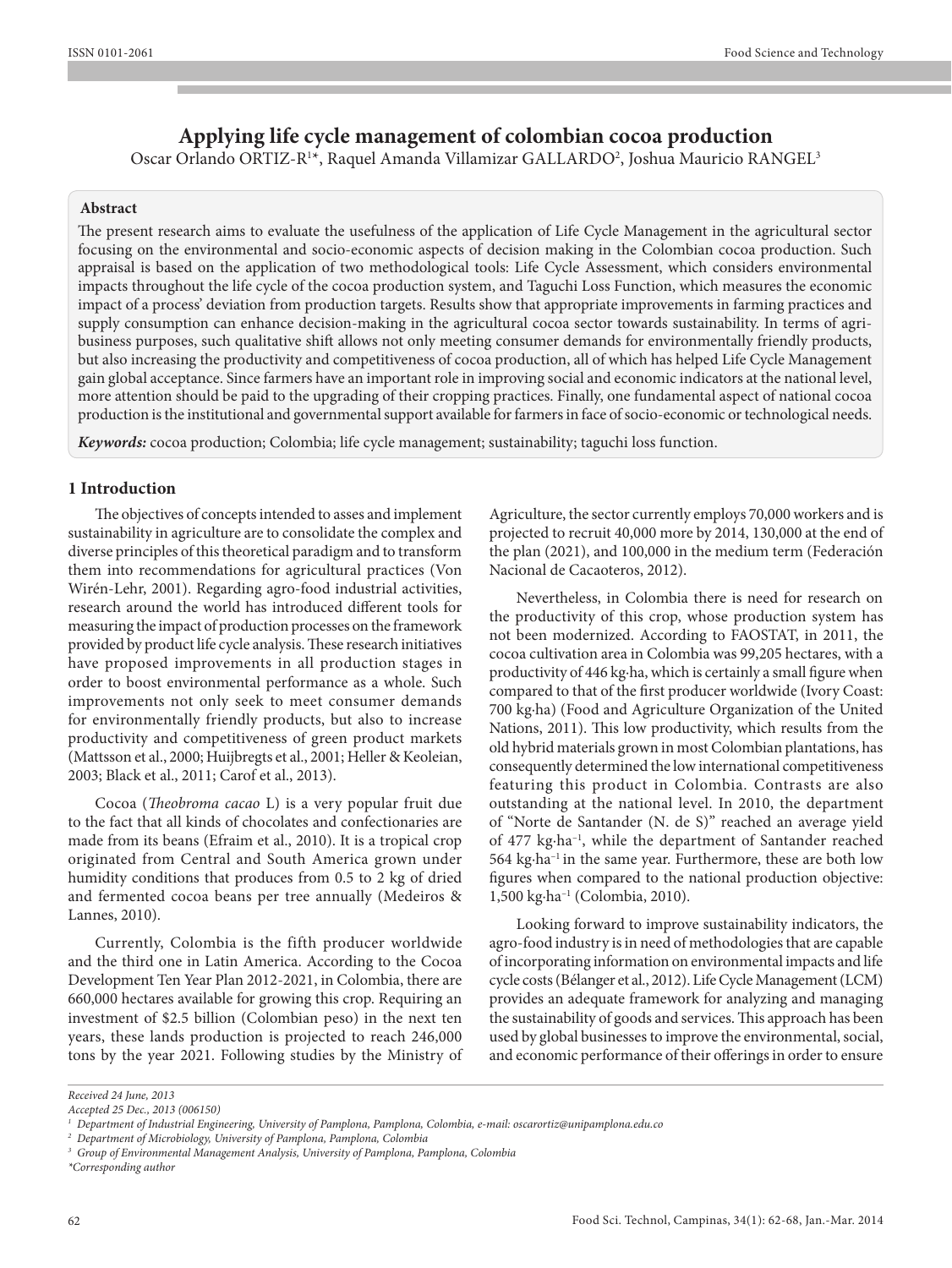a more sustainable value chain (United Nations Environment Programme, 2011).

Therefore, the present research aims to evaluate the use of LCM in the agricultural sector focusing on the environmental and socio-economic aspects of decision making in the Colombian cocoa production. Such appraisal is based on the application of two methodological tools: Life Cycle Assessment (LCA) and Taguchi Loss Function (TLF).

LCA is a methodology that follows ISO 14040/44 standards and seeks to provide an assessment of the environmental performance of a product or service throughout its life cycle, from cradle to grave: extraction of raw material, production or processing, use, and subsequent disposal (International standardization Organization, 2006).

Among the recent LCA agricultural studies (Mouron et al., 2006; Zufia & Arana, 2008; Pardo & Zufia, 2012; Roer et al., 2012; Ruviaro et al., 2012), only one study evaluated the application of LCA in the cocoa production in Ghana, in which the entire system was required to produce and process 1 kg of cocoa (Ntiamoah & Afrane, 2008). On the other hand, TLF quantifies the variability of a given process. It has been used to analyze the interaction between the economics of production and process quality in the manufacturing industry (Castillo-Villar et al., 2012). TLF is an effective tool for justifying and evaluating the effects of quality improvements such as tolerance tightening strategies, whose effects on quality have been assessed from an economic standpoint (Berk & Berk, 2000; Bernardo et al., 2001; Ozdemir & Maghsoodloo, 2004; Liao & Kao, 2010). Nevertheless, those studies have not yet been applied to the agrofood industry and limited research on TLF has been published.

In this context, the main objective of the current paper was to develop a proper and comprehensive perspective of cocoa production sustainability by means of Life Cycle Management analysis applied to a case study in Colombia. Therefore, current research was used to draw up LCM-based guidelines integrating social, economic, and environmental indicators of sustainability within the cocoa industry. This study is intended to be a useful LCM reference for diverse stakeholders such as farmers, engineers, and environmentalists as well as government and LCA advisors.

## **2 Methodology**

Life Cycle Assessment (LCA) was used to evaluate the environmental impact of the cocoa production system and Taguchi Loss Function (TLF) was applied to measure the economic impact, which is actually a way of estimating benefits. The social implications of the analysis are described next and conclusions are drawn.

## *2.1 Environmental aspects of LCA*

LCA comprises four steps: goal and scope definition, inventory analysis, impact assessment, and interpretation.

#### *Goals and scope definition*

This step addresses the definition of the system under assessment, the limits of the study (*i.e*., the processes to be analyzed), and the functional unit.

Therefore, the system comprises the cocoa production process from nursery sowing and includes site preparation and final planting to fertilization, phytosanitary management (including insecticides, herbicides and fungicides), and energy consumption (fuel and transport). The functional unit is based on "1 ha of land planted with cocoa with a projected 25 year life span".

### *Inventory analysis*

The data used in the present study correspond to 2012, when cocoa planting area was about 116,777 hectares. Research has been conducted on the departments with the largest production records at the national level, namely Santander, with 40.7%; *N. de S*, with 8.3% and Antioquia with 5.3%. Social, economic, and environmental data were obtained from 30 farms representing the current state of cocoa farming in each zone and department, which actually corresponds to conventional cropping and currently reaches yearly averages of 400 to 800 kg·ha–1. Thus, large farm size or high production records were not the guiding criteria employed to select the productive units.

Table 1 shows the collected inventory data that correspond to energy and supply inputs and outputs of the system in question. They were classified into two categories: a) a questionnaire has been used in order to obtain primary data directly from the farmers regarding supply (fertilizers, nursery bags, pesticides, etc.) and energy (fuels) consumption records, whose values were adjusted to the functional unit and b) secondary data were taken from the ecoinvent database (Ecoinvent, 2004).

#### *Environmental impact assessment*

The CML 2 baseline 2000 method (Centre for Environmental Studies, 2001) was used to evaluate the environmental profile of the cocoa production system in question (Leiden University, 2001). Along these lines, Global Warming Potential (GWP, measured in Kg of CO<sub>2</sub> equiv.), calculated over the next 100 years, was taken into account due to the importance of this global phenomenon that affects local conditions (United Nations, 2005).

#### *Interpretation*

During this stage, the inventory data collected from the farms were transformed into interpretable environmental impact values adjusted to functional unit (1 ha per year). This allowed evaluating the environmental impact of the production system's supply inputs and outputs. The results of this research were presented in Ecopoints and were developed using a LCA Software called LCA-Manager 1.3 developed by SIMPPLE, Spain.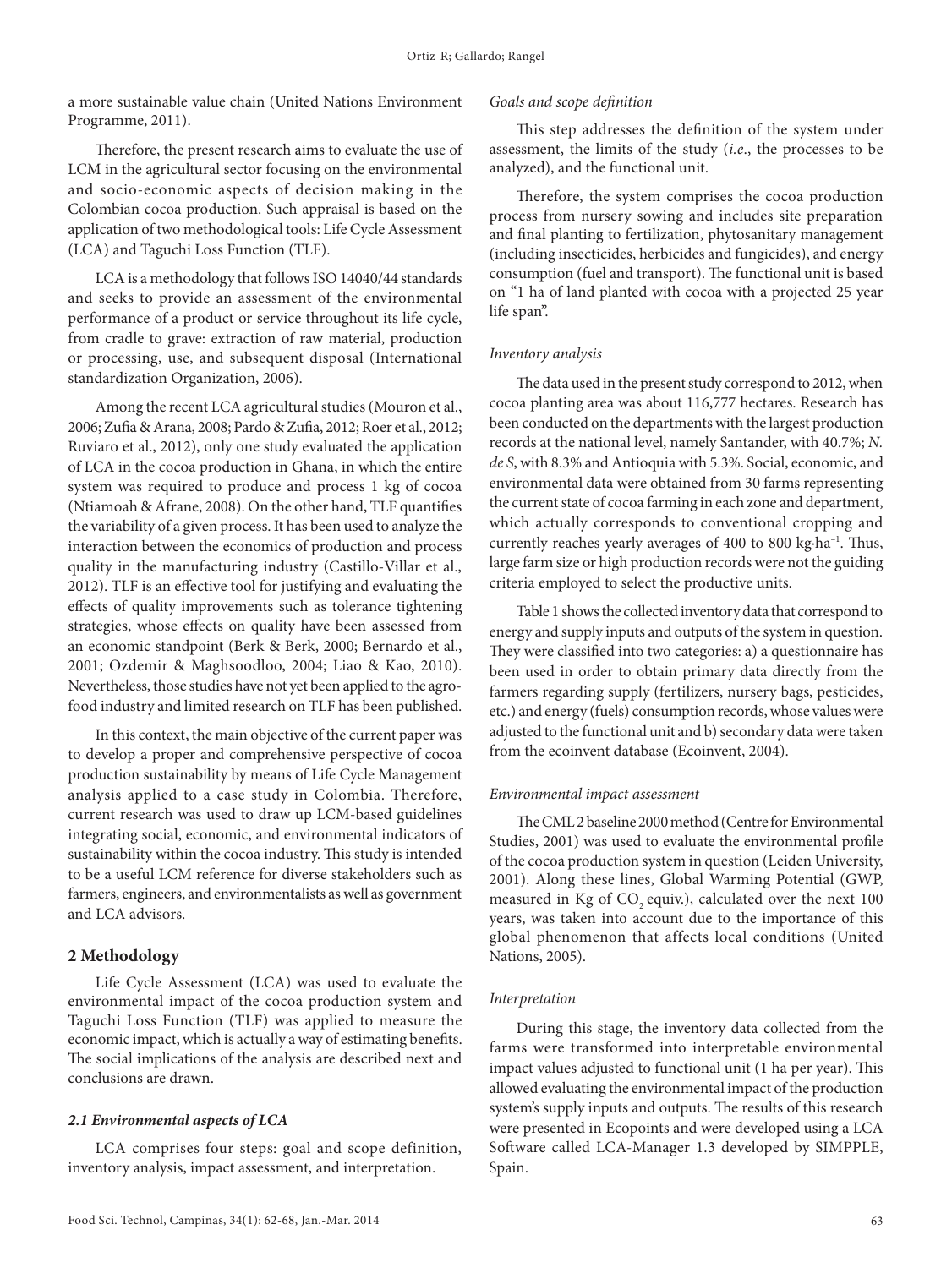**Table 1.** Inputs and outputs per hectare per year of cocoa production for the 30 farms.

| Farmer  | yield<br>$(kg \cdot ha^{-1})$ | Cal (kg)     | Plastic<br>bags (kg) | Gasoil<br>(kg) | Fertilizer (kg)                                           | Herbicide (kg)          | Insecticide (kg)          |
|---------|-------------------------------|--------------|----------------------|----------------|-----------------------------------------------------------|-------------------------|---------------------------|
| y1      | $3.00E + 02$                  | $0.00E + 00$ | $1.16E + 00$         | $0.00E + 00$   | $\Omega$                                                  | Glyphosate = $5.10E+00$ | $\Omega$                  |
| y2      | $2.00E + 02$                  | $0.00E + 00$ | $1.16E + 00$         | $1.46E + 01$   | $\mathbf{0}$                                              | $\Omega$                | $\boldsymbol{0}$          |
| y3      | $2.00E + 02$                  | $0.00E + 00$ | $1.27E + 00$         | $1.76E + 01$   | $N-P-K: 15-15-15 = 2.50E+02$                              | Paraquat = $3.75E+00$   | $\overline{0}$            |
| y4      | $3.00E + 02$                  | $0.00E + 00$ | $1.16E + 00$         | $0.00E + 00$   | $\mathbf{0}$                                              | Glyphosate = $1.17E+00$ | $\Omega$                  |
| y5      | $4.67E + 02$                  | $3.30E + 02$ | 5.80E-01             | $9.55E + 00$   | $\theta$                                                  | Glyphosate = $1.20E+01$ | $\overline{0}$            |
| $\nu$ 6 | $1.33E + 02$                  | $0.00E + 00$ | $1.16E + 00$         | $0.00E + 00$   | $N-P-K: 15-15-15 = 1.00E+02$                              | Glyphosate = $5.10E+00$ | $\theta$                  |
| y7      | $6.70E + 01$                  | $5.50E + 02$ | $0.00E + 00$         | $0.00E + 00$   | $N-P-K: 18-18-18 = 1.00E+02$                              | $\theta$                | $\overline{0}$            |
| $\nu 8$ | $2.33E+02$                    | $5.00E + 02$ | $1.27E + 00$         | $1.85E + 00$   | $N-P-K: 15-15-15 = 1.50E+02$                              | Paraquat= $0.93E+00$    | $\theta$                  |
| y9      | $2.00E + 02$                  | $0.00E + 00$ | $1.27E + 00$         | $0.00E + 00$   | $N-P-K$ : 15-15-15 = 1.50E+02                             | $\mathbf{0}$            | $\Omega$                  |
| y10     | $7.00E + 02$                  | $1.50E + 02$ | $0.00E + 00$         | $0.00E + 00$   | $N-P-K: 15-15-15 = 1.50E+02$                              | $\mathbf{0}$            | $Chlorpyrifos = 1.23E+00$ |
| y11     | 3.66E+02                      | $0.00E + 00$ | $1.16E + 00$         | $0.00E + 00$   | Urea and $DAP = 2.00E+02$                                 | $\overline{0}$          |                           |
| y12     | $4.80E + 02$                  | $2.20E + 02$ | $0.00E + 00$         | $0.00E + 00$   | $area = 5.00E + 01$                                       | $\Omega$                | $\mathbf{0}$              |
| y13     | $2.50E + 02$                  | 5.50E+02     | $1.27E + 00$         | $0.00E + 00$   | Urea. TSP and<br>$KCl = 1.00E+02$                         | $\Omega$                | $\mathbf{0}$              |
| y14     | $2.50E + 02$                  | $0.00E + 00$ | $1.27E + 00$         | $0.00E + 00$   | Organic = $1.10E+03$                                      | $\overline{0}$          | $\boldsymbol{0}$          |
| y15     | $2.25E + 02$                  | $5.00E + 01$ | $1.16E + 00$         | $0.00E + 00$   | $N-P-K: 10-30-10 = 5.00E+01$                              | $\Omega$                | $\theta$                  |
| Y16     | $5.00E + 02$                  | $0.00E + 00$ | 9.57E-01             | $0.00E + 00$   | Organic = 5.00E+02; plus<br>$N-P-K: 15-15-15 = 1.00E+02$  | $\overline{0}$          | $Chlorpyrifos = 0.25E+00$ |
| Y17     | $6.00E + 02$                  | $0.00E + 00$ | 7.25E-01             | $0.00E + 00$   | $N-P-K: 15-15-15 = 1.00E+02$<br>plus Organic = $1.20E+03$ | Glyphosate = $1.27E+01$ | $\mathbf{0}$              |
| Y18     | 3.33E+02                      | $6.66E + 02$ | $1.16E + 00$         | $0.00E + 00$   | Organic = $1.20E+03$                                      | Glyphosate = $6.35E+00$ | $\Omega$                  |
| Y19     | $3.33E + 02$                  | $0.00E + 00$ | $1.16E + 00$         | $0.00E + 00$   | N-P-K: 20-15-20 (1.50E+02)                                | $\mathbf{0}$            | $Chlorpyrifos = 1.27E+00$ |
| Y20     | $5.00E + 02$                  | $0.00E + 00$ | $1.27E + 00$         | $0.00E + 00$   | Organic = $1.00E+03$                                      | $\Omega$                | $Chlorpyrifos = 1.23E+00$ |
| Y21     | $2.00E + 02$                  | $3.00E + 02$ | $1.16E + 00$         | $0.00E + 00$   | Organic = $2.00E+02$                                      | Glyphosate = $1.25E+00$ | $\mathbf{0}$              |
| Y22     | $6.00E + 02$                  | $5.50E + 02$ | $1.27E + 00$         | $0.00E + 00$   | Urea. DAP and<br>$KCl = 1.00E + 02$                       | $\theta$                | $Chlorpyrifos = 1.00E+00$ |
| Y23     | 5.71E+02                      | $3.00E + 02$ | 7.25E+02             | 7.98E+00       | $N-P-K: 15-15-15 = 1.00E+02$                              | Glyphosate = $5.10E+00$ | $\mathbf{0}$              |
| Y24     | $3.60E + 02$                  | $3.13E + 02$ | 7.25E-01             | $1.46E + 01$   | Organic = $1.50E+03$                                      | $\mathbf{0}$            | $\mathbf{0}$              |
| Y25     | $3.75E + 02$                  | $0.00E + 00$ | 8.10E-01             | $9.93E + 00$   | Organic = $1.25E+03$                                      | $\overline{0}$          | 0                         |
| Y26     | $1.00E + 03$                  | $1.00E + 02$ | $0.00E + 00$         | $0.00E + 00$   | Organic = $3.00E+02$                                      | $\theta$                | $\mathbf{0}$              |
| Y27     | $1.00E + 03$                  | $2.00E + 02$ | $1.16E + 00$         | $5.10E + 00$   | Urea. DAP and KCl<br>$=3.00E+02$                          | $\theta$                | $\mathbf{0}$              |
| Y28     | $5.00E + 02$                  | 7.50E+02     | $1.04E + 00$         | $0.00E + 00$   | Organic = $2.00E+03$                                      | Glyphosate = $1.42E+01$ | $\mathbf{0}$              |
| Y29     | $2.50E + 02$                  | $0.00E + 00$ | $1.16E + 00$         | $0.00E + 00$   | $N-P-K: 15-15-15 = 2.00E+02$                              | 1                       | $\mathbf{0}$              |
| Y30     | 2.40E+02                      | $1.10E + 02$ | $1.27E + 00$         | $0.00E + 00$   | Urea. DAP and<br>$KCl = 1.50E+02$                         | $\overline{0}$          | $\mathbf{0}$              |

### *2.2 TLF economic assessment of the cocoa production system*

Taguchi's Loss Function (TLF) was used as the nominalis-best characteristics when *y* is at the target. The function depends on the magnitude of variation, which is allowed in both directions from the target value, and is formulated in Equation 1:

$$
\mathbf{L}(\mathbf{y}) = \mathbf{k} (\mathbf{y} - \mathbf{T})^2 \tag{1}
$$

Where T is the nominal value of the productivity target specification; *y* is real field productivity; L is the loss associated to a particular difference between *y* and T; and k is the quality loss coefficient, whose value depends on the cost at any specified limits and on the width of such specification,  $e.g., T \pm \Delta$ , where Δ is the customer's tolerance to deviation of *y* from the target (Phadke, 1989).

Thus,  $L(y)$  estimates the cost of failing to meet a given quality standard of the product, resulting in deviation from its target value. The loss can be incurred by the customer as scrap costs; by the producer as inappropriate farming practices; or by society in general, as environmental costs.

Accordingly, Taguchi's Loss Function allowed an economic analysis of the farms in terms of income not perceived by the producers due to inadequate farming management, which prevents them from reaching the objective value (T). One scenario was defined through variations in T, the departmental  $(\mathrm{T}_\mathrm{l})$  productivity goals. The four leading criteria used for direct cost calculation were labor, inputs, equipment and tools, and other costs (Table 2). Moreover, the specification criteria used for calculating the marginal revenues of banana, timber, and cocoa clone productivity per hectare and time period (years) are shown in Table 3.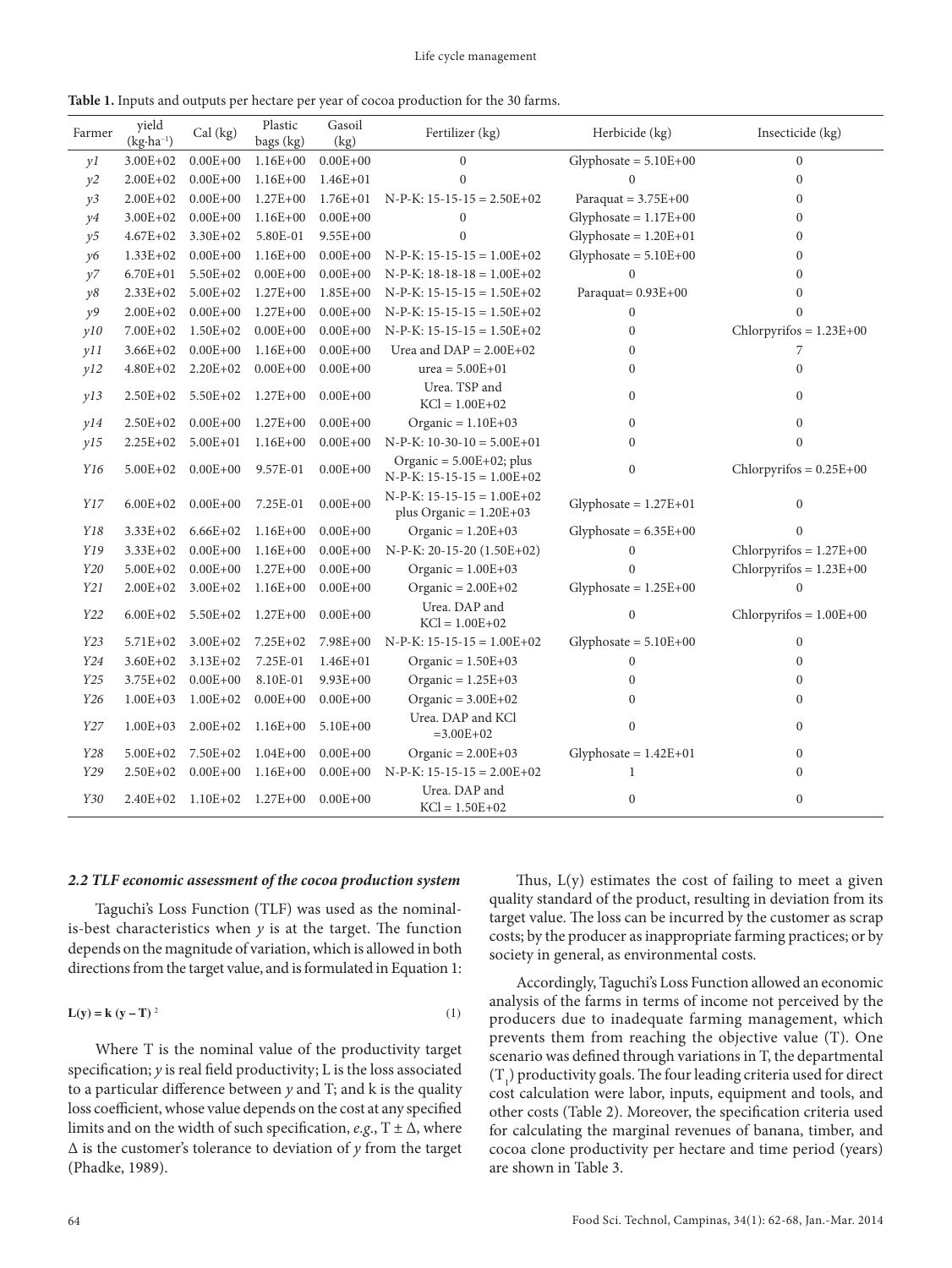|                     | Year 1       | Year 2       | Year 3       | Year 4       | Year 5       | Year 6       | Year 7-25    | <b>TOTAL</b> |
|---------------------|--------------|--------------|--------------|--------------|--------------|--------------|--------------|--------------|
| Labor               | $3.06E + 06$ | $2.00E + 06$ | 1.69E+06     | $2.16E + 06$ | $2.54E+06$   | $2.82E+06$   | $4.08E + 07$ | $5.51E+07$   |
| Inputs              | $3.19E + 06$ | $8.09E + 02$ | $1.03E + 06$ | $1.01E + 06$ | $1.43E + 06$ | $1.43E + 06$ | $2.02E + 07$ | $2.91E+07$   |
| Equipment and tools | $3.00E + 02$ | $9.40E + 01$ | $8.70E + 01$ | $1.01E + 06$ | $1.62E + 02$ | $2.37E+02$   | $2.73E + 06$ | $4.62E + 06$ |
| Other costs         | $3.92E+02$   | $2.53E+02$   | $2.69E+02$   | $3.36E+02$   | $3.70E + 02$ | $3.96E+02$   | $5.60E + 06$ | $7.62E + 06$ |
| <b>TOTAL</b>        | $6.94E + 06$ | $3.15E + 06$ | $3.08E + 06$ | $4.52E + 06$ | $4.50E + 06$ | $4.88E + 06$ | $6.94E+07$   | $9.64E + 07$ |

**Table 2.** Leading criteria for direct cost calculation.

**Table 3.** Leading criteria employed to calculate marginal revenues for banana, timber and cocoa clones are in CP (Colombian pesos).

|                                       | Year 1       | Year 2       | Year 3       | Year 4       | Year 5       | Year 6       | Year 7-25     | TOTAL        |
|---------------------------------------|--------------|--------------|--------------|--------------|--------------|--------------|---------------|--------------|
| Cocoa beans (kg)                      |              |              | $2.02E + 06$ | $3.01E + 06$ | $3.61E + 06$ | $4.52E + 06$ | $8.58E + 07$  | $9.90E + 07$ |
| Horn platain (cluster)                |              | $6.40E + 06$ | $3.20E + 06$ | $1.60E + 06$ |              |              |               | $1.12E + 07$ |
| PCC Cedar Wood pink (m <sup>3</sup> ) |              |              |              |              |              |              | $2.19E + 07$  | $2.19E + 07$ |
| <b>TOTAL</b>                          | $0.00E + 00$ | $6.40E + 06$ | $5.22E + 06$ | $4.61E + 06$ | $3.61E + 06$ | $4.52E + 06$ | $0.08E + 0.8$ | $1.32E + 08$ |
| $CP =$ Colombian pesos.               |              |              |              |              |              |              |               |              |

#### *2.3 Social aspects*

Colombian cocoa farming is a subsistence family activity featured by scarce land property (16 ha in average) that generates 8.5 employments per ha (Mantilla et al., 1996). This aspect was assessed using field surveys, which allowed measuring a series of social indicators such as labor, electric power, basic sanitation, sewer availability, and access to water and communications.

### **3 Results and discussions**

#### *3.1 Environmental results using LCA*

The results of the current research showed that appropriate improvements in farming practices and supply consumption are likely to enhance decision making in the cocoa growing sector towards sustainability.

Figure 1 summarizes each of the studied farmers' environmental profile. The GWP of cocoa production was found to attain positive and negative values. The former correspond to net  $\mathrm{CO}_2$  emissions, while negative values represent  $\mathrm{CO}_2$  credit. The highest environmental impact resulted from the use of fertilizers, which account for approximately 90-96% of the total life cycle's emissions. The highest emission percentage among the studied farms corresponds to a 250 kg·ha–1 dose of a 15-15- 15 fertilizer, which far exceeds the records of the other farms employing synthetic fertilizers. Yet, the decision to apply these amendments depends on plantation quality and management, shade intensity, and soil depth and drainage. In some regions, high soil fertility makes it unnecessary to use fertilizers during the first five years of production.

When comparing the use of synthetic and organic fertilization, it can be observed that the latter results in negative GWP values, which implies environmental benefits because the avoided impact that would result from the use of synthetic fertilizer is higher than that of the cropping activity itself. Therefore, there is no doubt that the use of organic fertilizer significantly contributes to reducing environmental impacts such as  $\mathrm{CO}_2$  emissions. Yet, some authors have stated that this

situation is not really desirable since it does not only prevent obtaining higher yields and profits, but it also affects disease resistance (Suárez & Hernández, 2010).

Particular attention was also paid to inputs aimed at phytosanitary management, whose selection has a strong influence on their environmental burden. Thus, the total emissions of the 30 farms studied was  $9.32E+02$  kgCO<sub>2</sub>-Eq, in which herbicides make up 76%, insecticides 22%, and fungicides 1%. Therefore, even when the contribution of phytosanitary inputs themselves is low compared with those of the whole cocoa production process, choosing them carefully and in appropriate doses can lead to important CO<sub>2</sub> emission reductions in this step.

### *3.2 Economic results*

Table 4 shows the economic performance of the studied farms during the cocoa production lifespan. Negative values of *L(y)* indicate occasional losses determined by deviations from  $(T_1)$ , which is the target value of the departmental productivity goals.

The corresponding departmental T values were only overcome by 10 (out of the 30 studied) farms, which are thus shown to have reached higher revenues than those of the other 20, whose values ranged from –5.68E+06 to –4.76E+07. Only two farms reached T values above 800 kg, thus coming close to achieving the national objective. In contrast, farm **y6**, with an  $L(y)$  score of  $-4.76E+07$ , is the one that loses most of the profit, as its productivity is the least likely to reach objective value of T. This is mostly due to the plantation renewal technique, which consists of grafting on old stocks (colloquially known in Spanish as "*injerto en leño viejo*").

A common factor determining low productivity in all studied farms resulted from the intense precipitations that affected the country during the 2010/2011 cocoa production year. This, coupled to constant temperatures between 25 and 27 °C, favored the development of pathogen fungi, among which *Moniliophthora roreri* determined approximately 40% productivity losses in the studied farms.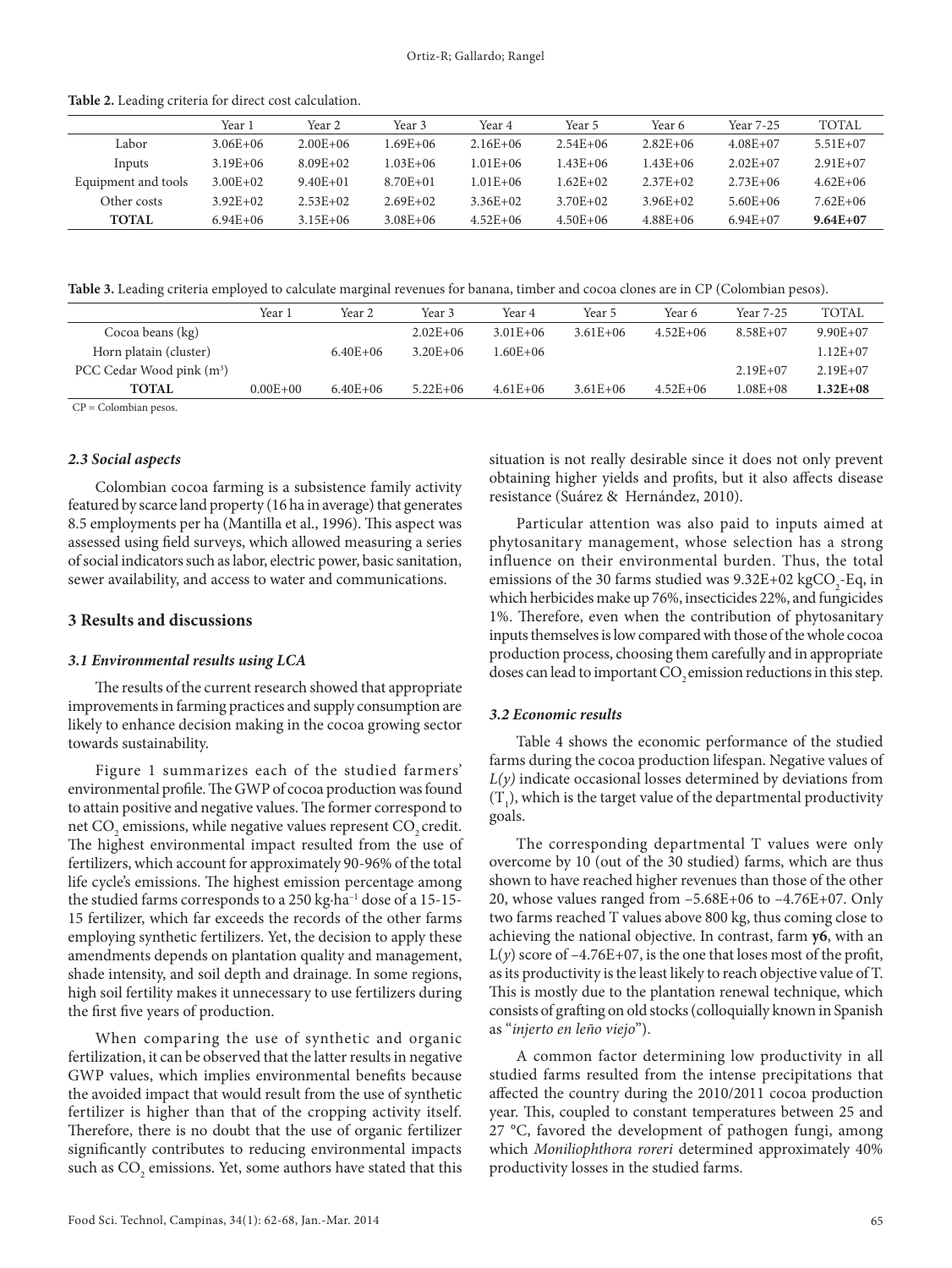#### Life cycle management



**Figure 1.** Environmental impact of the studied farms - a GWP analysis.

**Table 4.** Environmental and economic performance of the 30 studied farms according to Taguchi's Loss Function (TLF); cut off criteria yield >300.

| Farmer          | T1 (Departmental) | $\mathbf K$  | L (per ha per 25 years) | kg CO <sub>2</sub> Eq (per ha per year) |
|-----------------|-------------------|--------------|-------------------------|-----------------------------------------|
| Y1              | $4.77E + 02$      | $2.76E + 02$ | $-8.63E+06$             | $5.61E + 01$                            |
| Y4              | $4.77E + 02$      | $2.76E + 02$ | $-8.63E+06$             | $1.46E + 01$                            |
| Y <sub>5</sub>  | $5.64E + 02$      | $1.92E + 02$ | $-1.82E + 06$           | $1.43E + 02$                            |
| Y7              | $4.77E + 02$      | $2.76E + 02$ | $-4.63E+07$             | $4.17E + 02$                            |
| Y10             | $4.77E + 02$      | $2.76E+02$   | $1.37E + 07$            | $1.14E + 02$                            |
| Y11             | $5.28E + 02$      | $2.76E + 02$ | $-9.92E+05$             | $6.07E + 02$                            |
| Y12             | $4.77E + 02$      | $2.76E+02$   | $2.48E + 03$            | $1.67E + 02$                            |
| Y16             | $5.64E + 02$      | $1.92E + 02$ | $7.85E + 05$            | $1.38E + 02$                            |
| Y17             | $5.64E + 02$      | $1.92E + 02$ | $2.48E + 05$            | $1.46E + 02$                            |
| Y18             | $4.77E + 02$      | $2.76E+02$   | $-5.71E+06$             | $-6.06E + 01$                           |
| Y19             | $4.77E + 02$      | $2.76E+02$   | $-5.71E+06$             | $3.08E + 02$                            |
| Y <sub>20</sub> | $4.77E + 02$      | $2.76E+02$   | $1.46E + 05$            | $-6.27E+00$                             |
| Y22             | $4.77E + 02$      | $2.76E + 02$ | $4.17E + 06$            | $2.02E + 02$                            |
| Y23             | $5.64E + 02$      | $1.92E + 02$ | $9.39E + 03$            | $2.45E+02$                              |
| Y24             | $5.64E + 02$      | $1.92E + 02$ | $-7.99E + 06$           | $-1.47E+02$                             |
| Y25             | $5.64E + 02$      | $1.92E + 02$ | $-6.84E + 06$           | $-1.13E+02$                             |
| Y28             | $5.64E + 02$      | $1.92E + 02$ | 7.85E+05                | $-5.41E+01$                             |

### *3.3 Social results*

It was observed that the cocoa farming families have electrical power and potable water utilities; the latter is usually provided by small local aqueducts. In addition, they are provided with adequate primary and secondary roads, whose functions are restricted due to the condition of tertiary roads and local walking paths.

Children and youngsters contribute to the agronomical labor and attend rural schools. Similarly, women combine housework with occasional farming. It is worth noting that depending on farm size and land administration tenancy system (direct or delegated), it is possible to find more than one family in the same production unit. The typical house of these cocoa farming families is built with low quality materials such as clay brick or wood planks walls; Zinc roofs, and cement or soil floors. Moreover, houses are often used for sun drying of the cocoa beans.

The cultural and entrepreneurial orientation and heterogeneity found among the surveyed farmers showed how some of them take better advantage of the available opportunities to obtain higher prices per kg of cocoa beans. One of such opportunities is the "green product" labels, which, by promoting good agronomic management practices, as well as fauna, flora, soil, and water resource conservation, contributes to achieving higher export prices and providing community and environmental benefits.

The government plays an important role in the socioeconomic improvement of cocoa growers. For example, in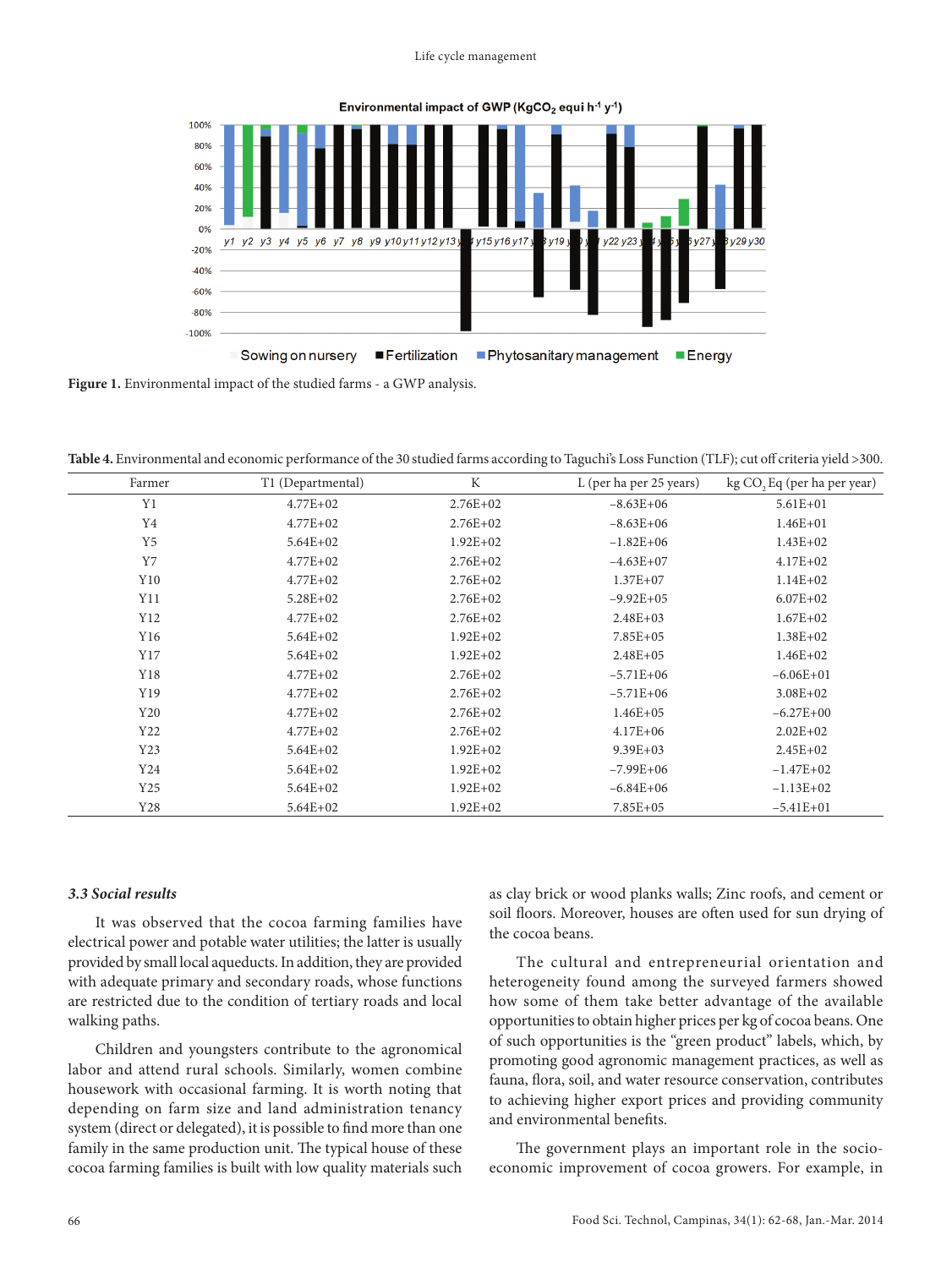Santander, a \$0.22 U.S. dollar subsidy per kg of cocoa bean sold is granted by the department government. In addition, a \$0.67 U.S. dollar subsidy is granted at the national level. Thus, the cocoa growers of Santander feel confident with the support they receive for producing at good quality levels. This explains quite well the fact that the department of Santander is the largest cocoa producer in the country.

## **4 Conclusions**

There is no doubt that the use of Life Cycle Management as an assessment tool for the agricultural sector is very important for evaluation of environmental loads, thereby improving sustainability indicators. Climate as well as technological, cultural, and socio-economical differences clearly characterize the agro industrial management process in any context and in any region. This leads to important differences in the LCA results, and it means that any extrapolation of existing European LCA data for the case of a developing country would imply serious errors. However, its function is always the same: production and consumption of foods for its habitants. Therefore, the potential of this methodology both for the evaluation of the environmental performance of cocoa production and for other agricultural purposes cannot be ignored.

Cropping practices and supply consumption vary from one farm to another. In some of them, both factors are minimum or inexistent, while in others they are considered high if compared to those of other farms analyzed in the same department. However, the application of Taguchi's loss function allows concluding that the adoption of poor agronomic practices or lack in adoption of those practices certainly takes a toll on productivity (T value) and quality, both resulting from poor plant nutrition.

Finally, a fundamental aspect of national cocoa production is the institutional and governmental support available. For example, in Santander, cocoa is one of the main pillars of the economy, whose production generates rural development in the region. This makes cocoa farming strong and centered on the sustainable management of the crop and the adequate development of harvest and post-harvest labors. Additionally, some of the surveyed growers see their farms not only as a source of family income, but also as an agribusiness. This can be observed by the fact that synthetic agrochemicals are seen by these farmers as the last fertilizing option, which reflects cultural change towards a sustainable and environmentally friendly agribusiness.

## **Acknowledgements**

The authors are grateful to the National Federation of Cocoa Growers - FEDECACAO North of Santander, Colombia and farmer for their cooperation in conducting this study and for the financial support provided by the Colombian Administrative Department of Science, Technology, and Innovation – COLCIENCIAS –, Inter-American Development Bank (IDB), and World Bank (WB) BIRF, (Project Reference 0371-2012).

## **References**

- Bélanger, V., Vanasse, A., Parent, D., Allard, G., & Pellerin, D. (2012). Development of agri-environmental indicators to assess dairy farm sustainability in Quebec, Eastern Canada. *Ecological Indicators*, *23*, 421-430. <http://dx.doi.org/10.1016/j.ecolind.2012.04.027>
- Berk, J. & Berk, S. (2000). ANOVA, Taguchi, and Other Design of Experiments Techniques. *Quality Management for the Technology Sector*, 106-123. [http://dx.doi.org/10.1016/B978-075067316-](http://dx.doi.org/10.1016/B978-075067316-7/50011-5) [7/50011-5](http://dx.doi.org/10.1016/B978-075067316-7/50011-5)
- Bernardo, F. P., Pistikopoulos, E. N., & Saraiva, P. M. (2001). Quality costs and robustness criteria in chemical process design optimization. *Computers* & *Chemical Engineering*, *25*(1), 27-40. [http://dx.doi.org/10.1016/S0098-1354\(00\)00630-X](http://dx.doi.org/10.1016/S0098-1354(00)00630-X)
- Black, M. J., Whittaker, C., Hosseini, S. A., Diaz-Chavez, R., Woods, J., & Murphy, R. J. (2011). Life Cycle Assessment and sustainability methodologies for assessing industrial crops, processes and end products. *Industrial Crops and Products*, *34*(2), 1332-1339. [http://](http://dx.doi.org/10.1016/j.indcrop.2010.12.002) [dx.doi.org/10.1016/j.indcrop.2010.12.002](http://dx.doi.org/10.1016/j.indcrop.2010.12.002)
- Carof, M., Colomb, B., & Aveline, A. (2013). A guide for choosing the most appropriate method for multi-criteria assessment of agricultural systems according to decision-makers' expectations. *Agricultural Systems*, *115*, 51-62. [http://dx.doi.org/10.1016/j.](http://dx.doi.org/10.1016/j.agsy.2012.09.011) [agsy.2012.09.011](http://dx.doi.org/10.1016/j.agsy.2012.09.011)
- Castillo-Villar, K., Smith, N. R., & Simonton, R. (2012). A model for supply chain design considering the cost of quality. *Applied Mathematical Modelling*, *36*(12), 5920-5935. [http://dx.doi.](http://dx.doi.org/10.1016/j.apm.2012.01.046) [org/10.1016/j.apm.2012.01.046](http://dx.doi.org/10.1016/j.apm.2012.01.046)
- Centre for Environmental Studies CML. (2001). *CML 2 baseline method*. University of Leiden. Retrieved from http://www. leidenuniv.nl/cml/index.html
- Colombia. Ministry of Agriculture and Rural development MADR. (2010). *Statistical Yearbook of Agriculture and Fisheries Sector*. Retrieved from [http://www.agronet.gov.co/www/htm3b/public/](http://www.agronet.gov.co/www/htm3b/public/Anuario/AnuarioEstadistico2011.pdf) [Anuario/AnuarioEstadistico2011.pdf](http://www.agronet.gov.co/www/htm3b/public/Anuario/AnuarioEstadistico2011.pdf).
- Ecoinvent. (2004). *Life Cycle Inventories of Production Systems*. Swiss Centre for Life Cycle Inventories. Retrieved from [http://www.](http://www.ecoinvent.ch) [ecoinvent.ch.](http://www.ecoinvent.ch)
- Efraim, P., Pezoa-García, N. H., Jardim, D. C. P., Nishikawa, A., Haddad, R., & Eberlin, M. N. (2010). Influência da fermentação e secagem de amêndoas de cacau no teor de compostos fenólicos e na aceitação sensorial. *Food Science and Technology*, *30*(Supl. 1), 142-150. [http://](http://dx.doi.org/10.1590/S0101-20612010000500022) [dx.doi.org/10.1590/S0101-20612010000500022](http://dx.doi.org/10.1590/S0101-20612010000500022)
- Federación Nacional de Cacaoteros. (2012). *Technical Guide for Cocoa Cultivation*. Bogotá. Retrieved from [http://www.fedecacao.com.](http://www.fedecacao.com.co/cw/ca/doctecnicos/fedecacao-dt-guia-ambiental-cacao-2010-febrero-17.pdf) [co/cw/ca/doctecnicos/fedecacao-dt-guia-ambiental-cacao-2010](http://www.fedecacao.com.co/cw/ca/doctecnicos/fedecacao-dt-guia-ambiental-cacao-2010-febrero-17.pdf) [febrero-17.pdf](http://www.fedecacao.com.co/cw/ca/doctecnicos/fedecacao-dt-guia-ambiental-cacao-2010-febrero-17.pdf).
- Food and Agriculture Organization of the United Nations FAO. (2011). *Faostat.* Retrieved from [http://faostat.fao.org/site/567/](http://faostat.fao.org/site/567/DesktopDefault.aspx?PageID=567#ancor.) [DesktopDefault.aspx?PageID=567#ancor.](http://faostat.fao.org/site/567/DesktopDefault.aspx?PageID=567#ancor.)
- Heller, M. C., & Keoleian, G. A. (2003). Assessing the sustainability of the US food system: a life cycle perspective. *Agricultural Systems*, *76*(3), 1007-1041. [http://dx.doi.org/10.1016/S0308-](http://dx.doi.org/10.1016/S0308-521X(02)00027-6) [521X\(02\)00027-6](http://dx.doi.org/10.1016/S0308-521X(02)00027-6)
- Huijbregts, M. A. J., Guinee, J. B., & Reijnders, L. (2001). Priority assessment of toxic substances in life cycle assessment. III: Export of potential impact over time and space. *Chemosphere*, *44*(1), 59-65. [http://dx.doi.org/10.1016/S0045-6535\(00\)00349-0](http://dx.doi.org/10.1016/S0045-6535(00)00349-0)
- International standardization Organization ISO. (2006). *ISO 14040: Environmental management —Life cycle assessment - Principles and framework*. ISO.